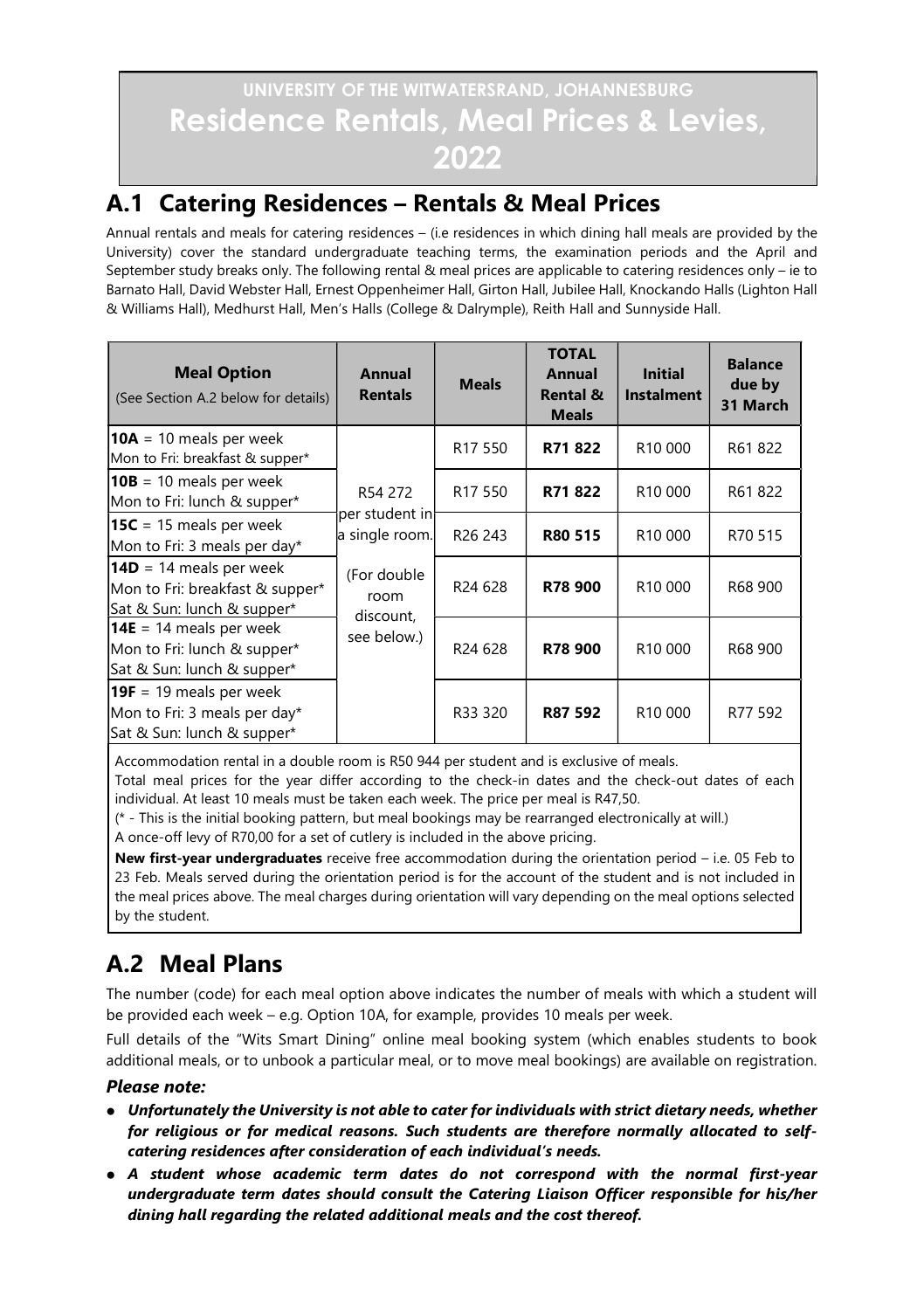# A.3 Self-Catering Residences – Rentals

| Residence<br>& room type                                                       | <b>Initial Instalment</b> | <b>Balance</b><br>due 31 March | <b>TOTAL</b><br>Annual<br><b>Rentals</b> |
|--------------------------------------------------------------------------------|---------------------------|--------------------------------|------------------------------------------|
| <b>Barnato Hall</b>                                                            |                           |                                |                                          |
| Single rooms                                                                   | R 10 000<br>R 10 000      | R 45 275<br>R 61 500           | R 55 275<br>R 71 500                     |
| Single rooms - New Wing                                                        | R 10 000                  | R 56 000                       | R 66 000                                 |
| Double room - New Wing                                                         |                           |                                |                                          |
| <b>Braamfontein Centre</b>                                                     |                           |                                |                                          |
| Shared room (4 beds per flat)                                                  | R 10 000                  | R 38 675                       | R48675                                   |
| Shared room (3 beds per flat)                                                  | R 10 000<br>R 10 000      | R 38 675<br>R 42 800           | R48675<br>R 52 800                       |
| Single room (4-bedded flats)<br>Single room (3-bedded flats)                   | R 10 000                  | R 42 800                       | R 52 800                                 |
| Shared room (2-bedded flats)                                                   | R 10 000                  | R 40 325                       | R 50 325                                 |
| Single bed-sitters (20 <sup>th</sup> floor)                                    | R 10 000                  | R 40 325                       | R 50 325                                 |
| <b>Campus Lodge</b>                                                            |                           |                                |                                          |
| Single rooms                                                                   | R 10 000                  | R 60 125                       | R 70 125                                 |
| Double rooms                                                                   | R 10 000                  | R 54 625                       | R 64 625                                 |
|                                                                                |                           |                                |                                          |
| <b>Ernest Oppenheimer Hall</b>                                                 |                           |                                |                                          |
| Single rooms<br>Double rooms                                                   | R 10 000<br>R 10 000      | R 45 275<br>R 38 675           | R 55 275<br>R 48 675                     |
|                                                                                |                           |                                |                                          |
| <b>International House</b>                                                     |                           |                                |                                          |
| Studio apartments                                                              | R 10 000                  | R 92 306                       | R 102 306                                |
| <b>Knockando Halls of Residence</b>                                            |                           |                                |                                          |
| Single rooms                                                                   | R 10 000                  | R 46 375                       | R 56 375                                 |
| Double rooms                                                                   | R 10 000                  | R 39 775                       | R49775                                   |
| <b>Noswal Hall</b>                                                             |                           |                                |                                          |
| Studio apartments                                                              | R 10 000                  | R 70 300                       | R 80 300                                 |
| 2-bedroomed apartments                                                         | R 10 000                  | R 65 350                       | R 75 350                                 |
| 3-bedroomed apartments                                                         | R 10 000                  | R 61 775                       | R 71 775                                 |
| 4-bedroomed apartments                                                         | R 10 000                  | R 61 775                       | R 71 775                                 |
| <b>Reith Hall</b><br>Single rooms                                              | R 10 000                  | R 45 550                       | R 55 550                                 |
|                                                                                |                           |                                |                                          |
| <b>Rennie House</b>                                                            |                           |                                |                                          |
| Single rooms<br>Double rooms                                                   | R 10 000                  | R 60 125                       | R 70 125                                 |
|                                                                                | R 10 000                  | R 54 625                       | R 64 625                                 |
| <b>The Wits Junction</b>                                                       |                           |                                |                                          |
| Studio apartments                                                              | R 10 000                  | R 75 400                       | R 85 400                                 |
| 2-bedroomed apartments                                                         | R 10 000                  | R 70 080                       | R 80 080                                 |
| 3- & 4-bedroomed apartments                                                    | R 10 000                  | R 65 320                       | R 75 320                                 |
| 12-bedroomed apartments                                                        | R 10 000                  | R 61 400                       | R 71 400                                 |
|                                                                                |                           |                                |                                          |
| West Campus Village                                                            |                           |                                |                                          |
| Studio apartments - renovated                                                  | R 10 000<br>R 10 000      | R 92 306                       | R102 306<br>R 74 340                     |
| Studio apartments - unrenovated                                                |                           | R 64 340                       |                                          |
| Yale Village                                                                   |                           |                                |                                          |
| Single Bedroom with communal facilities                                        | R 10 000                  | R 54 350                       | R 64 350                                 |
| Double Bedroom with communal facilities<br>Single Bedroom with shared bathroom | R 10 000<br>R 10 000      | R 48 575<br>R 57 375           | R 58 575<br>R 67 375                     |
| Single Bedroom with private bathroom                                           | R 10 000                  | R 60 125                       | R 70 125                                 |
| Single Bedroom in shared apartments                                            | R 10 000                  | R 57 375                       | R 67 375                                 |
| Double Bedroom in shared apartments                                            | R 10 000                  | R 50 500                       | R 60 500                                 |
| Studio apartments                                                              | R 10 000                  | R 66 450                       | R 76 450                                 |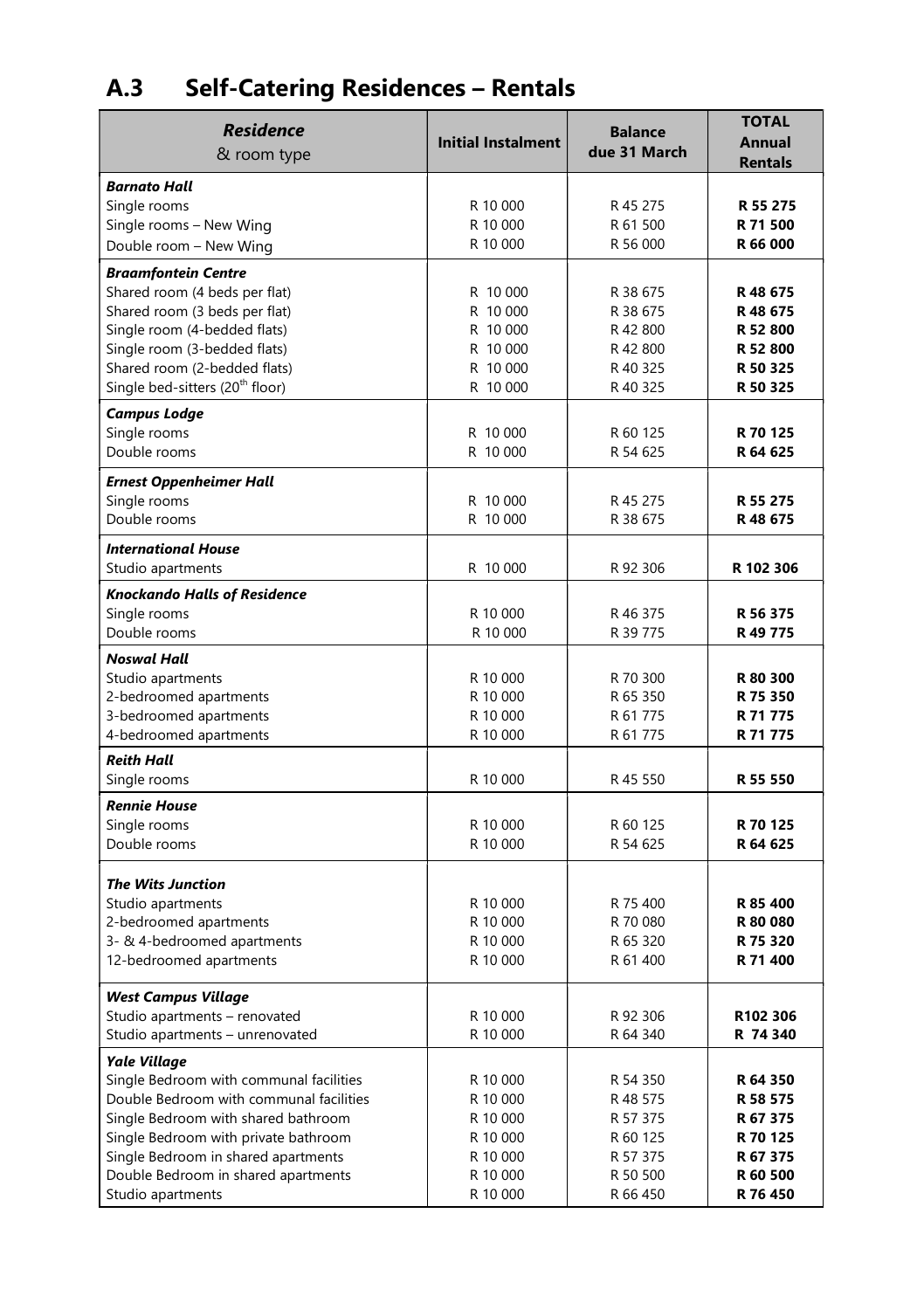## B. Periods Covered by Rentals

#### B.1 Catered Accommodation

The rentals and meal prices in Section A.1 cover the general undergraduate academic year, which is a period of about 36 weeks.

New first-year undergraduates in residences receive free accommodation during the orientation period – i.e. 05 Feb to 23 Feb. The normal rental period for residence students then commences on 24 Feb in preparation for the start of the academic year on Monday, 28 Feb. A student whose academic year is longer than the general undergraduate academic year will be charged additional rentals and meals for the associated additional accommodation. This is especially applicable to Health Sciences students in clinical years of study and to postgraduates (including most Honours, PHD and **Masters Students**). They must therefore consult the Accommodation Officers of their residences early in the year to confirm their personal term dates and associated additional charges, if any. Failure to do so will not absolve a student from the obligation to pay additional rental, and to pay for the related additional meals and levies.

Students in catering residences are required to vacate their residences during the mid-year vacation, but they are not required to do so during the April and September study breaks. A student in a catering residence may remain in his/her residence only until the day after he/she has completed his/her examinations. This applies to the mid-year and the end-of-year examination periods.

Note: Any student who remains in a catering residence without written permission for more than one night after his/her last examination in June/July or in December may face disciplinary and/or financial consequences, and may be excluded from the Residence Programme thereafter.

#### B.2 Self-Catering Accommodation

The accommodation period for International House and West Campus Village covers the period 03 January until the day before the elected closing date of the University in December.

The accommodation period for The Wits Junction is 24 Feb to 30 Nov. This is applicable to all UG students except Health Science students whose calendar year varies dependent on the degree that the student is registered for. In the case of Masters, PhD, Honours and Post Graduate Diploma students, their accommodation period and rentals must be checked with the relevant Accommodation Officers.

The accommodation period in other self-catering residences is 24 Feb until the day following the student's last end-of-year examination. Students whose academic curriculum will require their presence on campus outside of these periods must consult the Accommodation Officers of their residences early in the year to confirm their personal term dates and additional accommodation requirements, and their additional rentals. Failure to do so will not absolve a student from the requirement that he/she pays additional rentals for the additional accommodation.

Additional accommodation for electives undertaken by Health Sciences students in their clinical years of study is not covered by the annual rental. Rental for such accommodation is payable in advance.

New first-year undergraduates in self-catered residences receive free accommodation during the orientation period – i.e. 05 Feb to 23 Feb. The normal rental period for residence students then commences on 24 Feb in preparation for the start of the academic year on Monday, 28 Feb. (For Orientation Levy for new students, see C.5 below.)

Note: Any student who remains in a self-catering residence (except International House, West Campus Village and Wits Junction) without permission for more than one night after his/her last November examination may face disciplinary and/or financial consequences, and may be excluded from residences thereafter.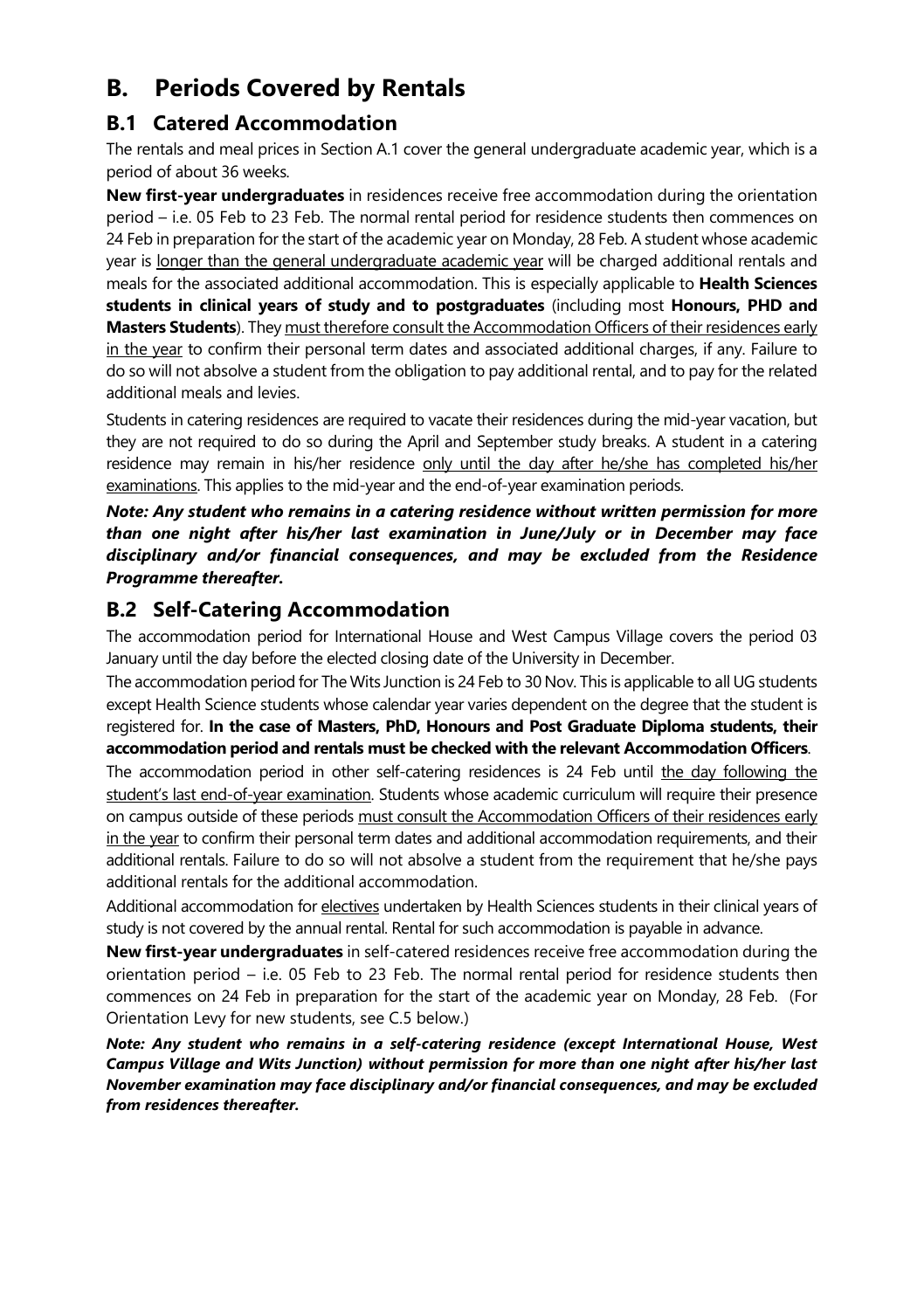#### B.3 Vacation Accommodation (for academic purposes only)

Residence students needing accommodation for academic or academic-related purposes outside of normal University terms must pay the associated vacation accommodation rentals in full in advance, or provide valid written guarantees of payment from recognised sponsors. Vacation accommodation rates are available from the Central Accommodation Office.

### C. General Information

#### C.1 Deposit to secure a residence place – NEW APPLICANTS ONLY

A deposit of R990 is payable upon acceptance of a residence offer for 2022. This amount will be credited to the student's general fee account and is refunded in the event that the student is not accepted to the University. All refunds are processed through the Fees Office.

#### C.2 Payment of residence rentals, meals and levies

A payment of R10,000 being the initial instalment is due before admission to any residence. The balance is due by 31 March. Special arrangements may be made directly with the Fees Office to pay off this portion in instalments. The **only** exceptions to the initial instalment requirement in C.2 above are –

(i) a student whose residence rentals, meals and levies will be met in full by bursaries, scholarships, NSFAS financial aid packages or by recognised sponsors, and who submits acceptable written evidence of such support to the Accommodation Officer of the student's assigned residence and to the Fees Office;

- (ii) those who have entered into special rental and meal payment agreements at the Fees Office;
- (iii) **international students**, all of whom are required to pay 75% of their annual residence rentals and meals before admission to a residence, and the balance of the fees is payable by 31 March for undergraduate students, and for postgraduate students 30 days after registration.

#### C.3 Failure to pay fees

All fees are payable in full, irrespective of whether the academic program is interrupted by factors beyond the University's control, e.g. strikes, student boycotts, civil unrest, or other disruption on campus etc.

If a student fails to pay 100% of his/her residence charges by 31 March (or, in the case of a student who has entered into an instalment agreement with the Fees Office, by the agreed date for payment of the final instalment), his/her examination results may be withheld, and *the student will not be* admitted to a University residence during the following academic year.

If a student who has entered into an instalment payment agreement with the Fees Office has fallen behind in his/her payments by the end of the first term, he/she will have forfeited his/her rights to further accommodation during the remainder of the year.

#### C.4 Withdrawal from University accommodation

If a student wishes to withdraw from University accommodation during the academic year, a minimum of one month's written notice is required which is to be submitted online via the selfservice portal and will be liable for the duration of their stay and the rentals for the notice period. However, if a student giving notice vacates his/her accommodation within three weeks after having taken occupation of their room, will not be charged rentals for the notice period.

• If, however, cancellation occurs after 31 July, the student shall be liable for the entire rental and associated charges for the year, and shall not be entitled to any refund, except for students registered for Masters by coursework whose programme ends after the 31<sup>st</sup> July and students who are excluded or de-registered by the Faculty.

• When cancelling accommodation in a catered residence, the student must also notify the Catering Liaison Officer of the related dining hall in writing that the remaining booked meals for the year must be cancelled. Failure to do so will render the student liable for the cost of all meals originally booked for the remainder of the year.